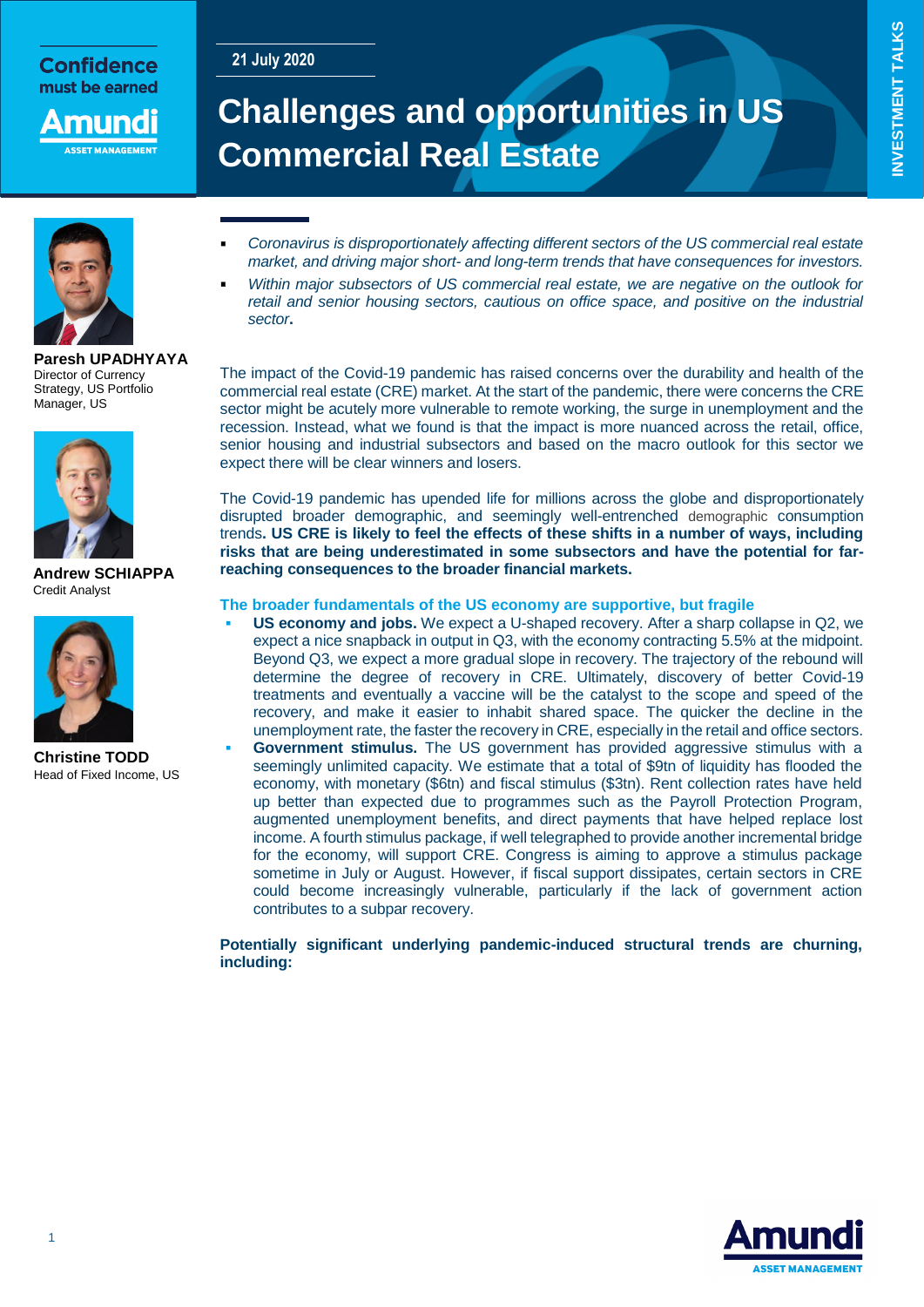#### **Trend reversal:**

**Urbanisation.** The desire for the convenience of city dwelling may be coming into question as social distancing and health measures increase the allure of the safety of single-family detached living.

**Nascent trends that have accelerated:**

- **E-commerce.** The acceleration of the existing growth of retail e-commerce and the associated emergence and popularity of click-and-collect options.
- **Remote working.** There is a quick and seemingly successful move to large-scale adoption of work-from-home, and increased acceptance of virtual conferences, video-chats, and telemedicine. All of these will have impacts on how and when we use commercial space, and what value we put on the spaces we use.

### **Outlook for Commercial Real Estate subsectors**

We examine four sectors of the CRE: retail, office, healthcare (specifically senior housing) and industrial. We are negative on retail and senior housing, cautious on office, and positive on the industrial sectors of CRE.

#### **Retail – Negative headwinds accelerating**

Covid-19 is accelerating trends in retail CRE that have been in place for the better part of the last decade. **Retailers, already burdened with debt and fighting the e-commerce wave, are shutting stores and filing for bankruptcy protection at an accelerated rate**. Property owners will be forced to spend significant capital to re-tenant, reposition, or redevelop their properties not only to remain competitive, but also remain in business. In recent years landlords have relied on gyms, restaurants, movie theaters and other 'experiential' tenants to backfill declining apparel and department store spaces, but the Covid pandemic has crippled these tenants. Properties that struggle to maintain their pre-Covid rental streams and face an increasing expense burden will see valuations forced lower.

Lower valuations will not mean the end of physical retailing. Well-located properties with stable surrounding demographics will continue to attract both consumers and tenants, and will survive. Properties and property owners who have pivoted with consumer demand to better enable 'click and collect' or an omni-channel shopping experiences are also likely to be winners.

Longer term, the retail environment is challenged. While retail real estate in the past was viewed as stable due to its long lease terms and strong consumer demand, it is poised to become more cyclical. Retailers are more uncertain of the profitability and want more flexibility, demanding shorter terms. Many high-profile retailers are filing for bankruptcy, refusing to pay rent or attempting to negate their contracts. In late June, Italian designer Valentino sued to terminate its lease for its four-story Fifth Avenue boutique. 'Experiential' replacement tenants, such as restaurants and cinemas, are exposed to higher discretionary spending than core retailers of the past, causing the retail income stream to become more cyclically exposed.

#### **Office – Medium-term risks are elevated**

Like most office workers globally, US office workers experienced a rapid shift to remote working as Covid-19 hit. Now, as the United States is reopening, office use in most major metros is less than 25% of pre-Covid capacity. What we have not seen yet is broad-based requests for rental relief from corporate tenants (unlike retail tenants). Despite the immediate drop in utilisation, office rent collection remains 95% or higher.

**The impact of Covid-19 on the office sector is likely to play out over an extended period of time, in contrast to the immediate impact to the retail sector.** Office leases are longer term in nature, and corporations cannot change their footprint quickly. Office space per employee since the Great Financial Crisis has shrunk by approximately 10%, to less than 200 square feet. The densification has been driven by firms adopting a tech-like model of 'open floor plans' and doing away with the cube farms and individual offices of the past. Ultimately, Covid-19 will change the way corporations utilise their office space. Given the current pressure for the C-suite to reduce costs, we do not expect companies to expand physical footprints to accommodate social distancing. The global 'work-from-home' experiment has proven much more successful than anticipated, and we believe the shift to remote work is poised to have material impact on space demand.





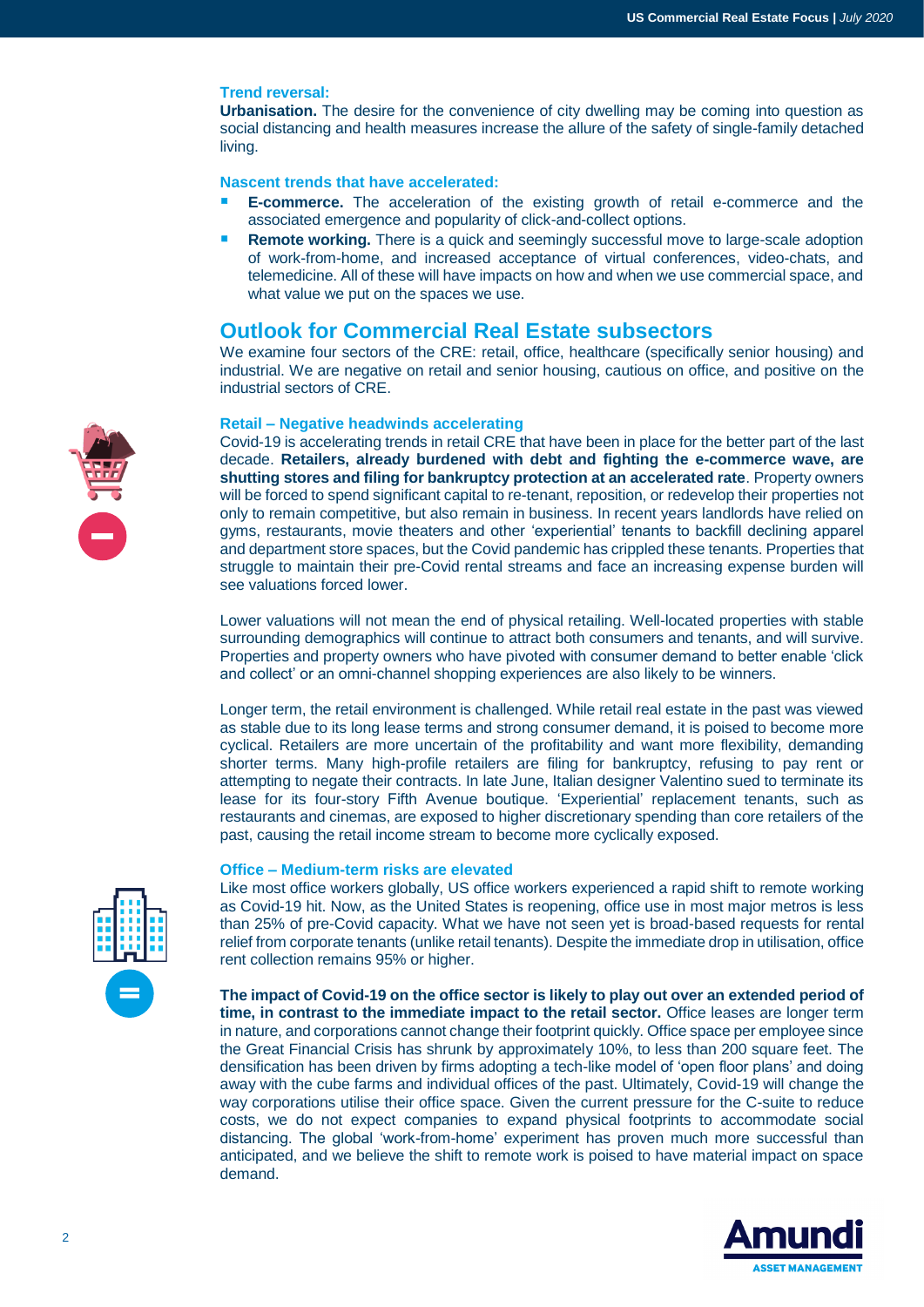In the United States, office vacancies range from 8% to 15% depending on the metropolitan statistical area. Many major metros have benefitted from co-working companies leasing large amounts of new construction space in recent years. We have seen once high-profile co-working tenants be forced to reduce meaningfully their footprints over the last 6-12mos. The decline of the co-working space model poses an additional setback for the office market.

While renewal rates and tenant retention will be high in the near term, in 12-18 months, **we believe we will see the early stages of space rationalisation among large corporate tenants and decelerating rents as absorption inflects lower.** This is likely to persist over 24-36 months, as more space comes up for renewal, creating a challenging outlook for US office CRE. This is likely to be felt most acutely in high-cost major urban centers. The trend to move employees into lower-cost settings, perhaps in suburban areas, is likely to persist.



#### **US office space snapshot: vacancies are likely to rise**

#### **Healthcare – Senior housing headwinds**

The healthcare CRE landscape encompasses many different property types, ranging from hospitals and medical office buildings, to skilled nursing facilities, senior housing, and lab sciences/R&D properties. Among these industries, **Covid-19 has had impacts ranging from positive (increased R&D spending as we work towards a cure) to much more negative in the skilled nursing and senior housing centers,** where the bulk of US Covid deaths have been concentrated. By some accounts, greater than 50,000 US deaths have been in nursing homes and senior housing facilities, evidencing a systemic failure in safety protocol.

While aging US demographics are not in question, a number of factors provide offsetting headwinds for the economics of these facilities. Since 2014, construction of units (beds) of all varieties to serve seniors has been on an upward trend, and this supply glut has kept a lid on occupancy levels more broadly. Additionally, seniors have shown an increasing desire to age in place, and delay or avoid entry into these facilities. An increase in the use and acceptance of telemedicine is likely to exacerbate this trend and keep occupancy well below 90%. The concentration of nursing home deaths from Covid-19 will weigh on sentiment, as well as increase expenses. Wage pressure from staffing increases, increased personal protective equipment, higher insurance costs, and litigation expenses are among the factors that undermine the business model and weigh on valuations. Some weaker operators and owners will be forced out of business.





Source: REIS data via Bloomberg as of 31 December 2019.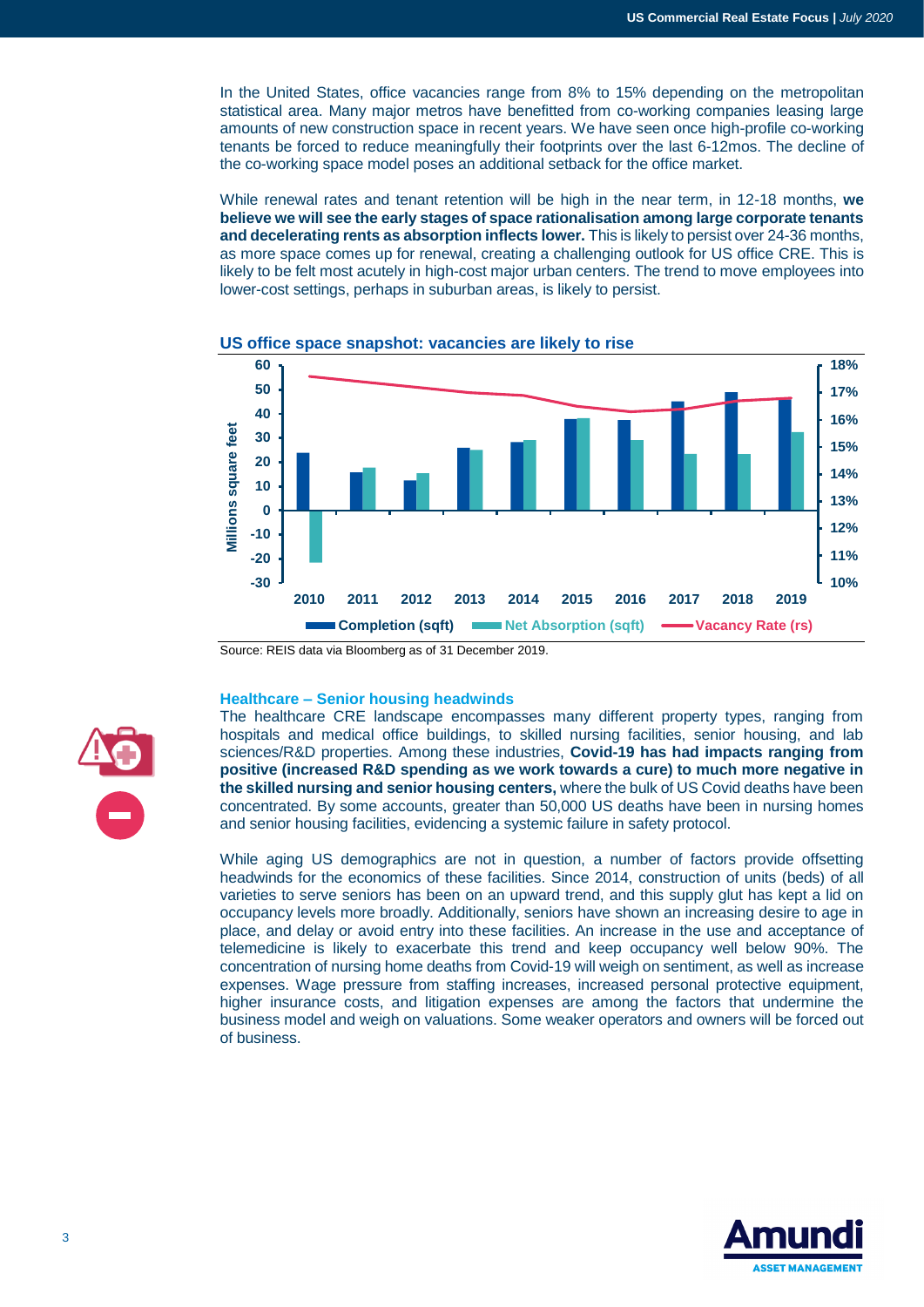

#### **US senior housing & nursing care snapshot**

\* Source: NIC MAP data via Bloomberg; data as of 31 December for each year.

\*\* NC: majority of beds skilled nursing, SNH: includes independent and assisted living facilities.

#### **Industrial – A potential bright spot**

The well-established e-commerce trends that threaten the retail sector are a tailwind to the US industrial sector. The rise of online market places and strong e-commerce growth among traditional retailers has ignited demand for warehouse and logistics space across the country, especially in close proximity to major population centers.

More recently, rising geo-political tensions between the United States and China, and Covidrelated supply chain disruptions, have forced companies to reconsider their entire supply chains. We believe 'Just in Time' inventory management will transition to an increase in raw materials and finished goods on hand throughout the system. In order to avoid supply shortages, companies will need more warehouse and light industrial space.

**The industrial sector in US CRE is one of the few sectors likely to see an actual benefit from Covid-19, as changes in consumer behaviour and delivery expectations serve to increase demand from commercial tenants in these buildings.** 



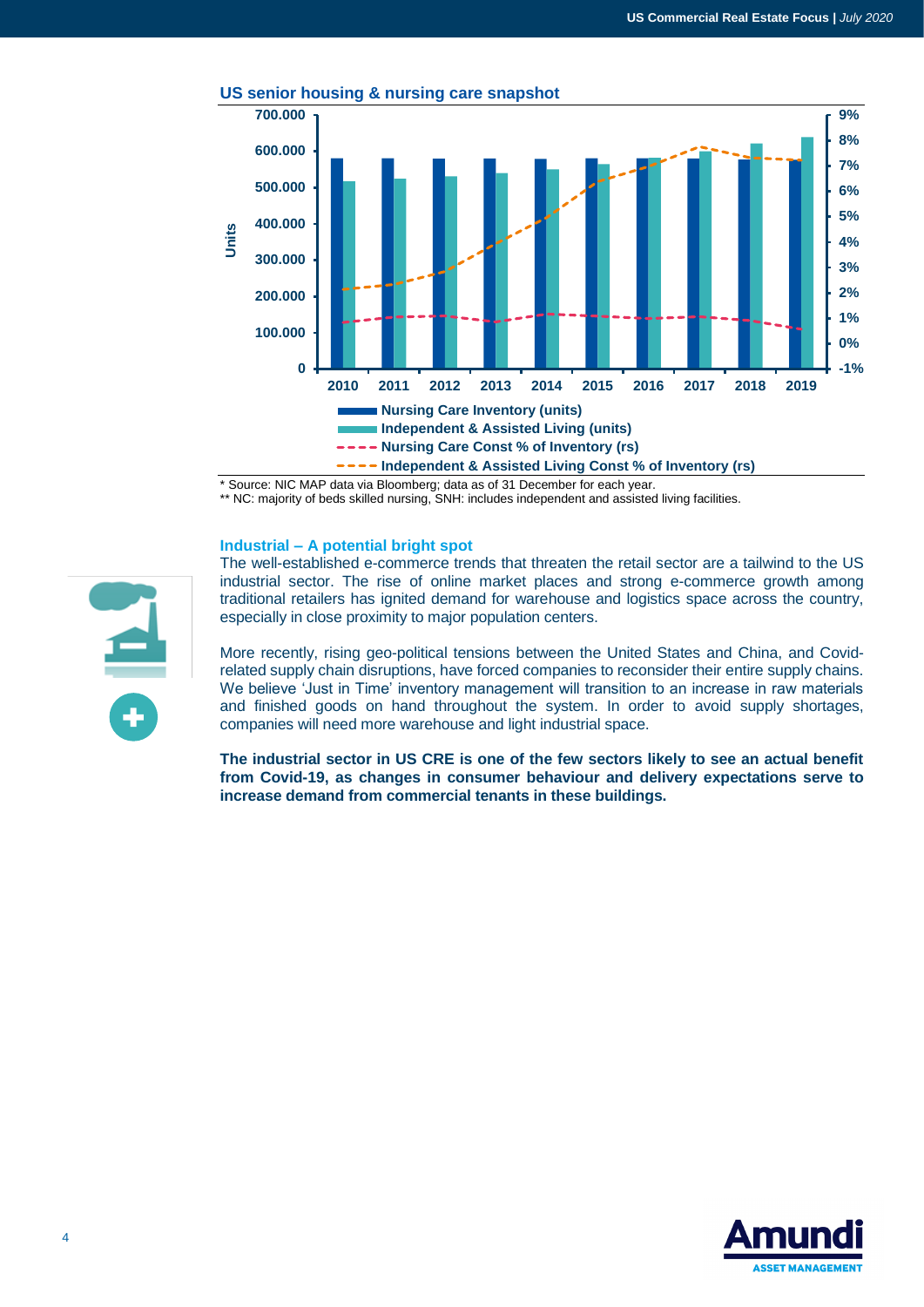# **Implications for Fixed Income**

US CRE valuations were generally attractive compared to investment grade bonds as of 30 June, with the spread between the ICE BofA US REIT Index trading at 38 wide to the ICE BofA US IG Index. Though wider spreads and higher yields are attractive, **they still warrant conservative positioning and intense focus on individual security selection, as heightened levels of idiosyncratic risk exist**.

Larger companies, who are more geographically dispersed and less reliant on relatively few large assets, should be favoured over 'pure-play' companies with heavy concentrations in Covid-19 impacted sectors. Furthermore, the greatest stability is likely to come from those sectors least affected by shocks from Covid-19, primarily in the industrial, residential, and select healthcare sectors. On the other hand, retail, office and senior housing sectors will likely suffer the longerterm effects of Covid-induced changes in consumer behaviour and space demands. A focus on strong balance sheets, ample liquidity, and well-laddered debt maturities will afford management teams the flexibility required to meet the challenges of a changing landscape.



#### **US Commercial REIT valuations are generally attractive**

Source: Bloomberg and Amundi as of 30 June 2020. An option-adjusted spread is the difference between the yield of a security that pays fixed interest payments and US Treasury rates, taking into account options embedded in the security.